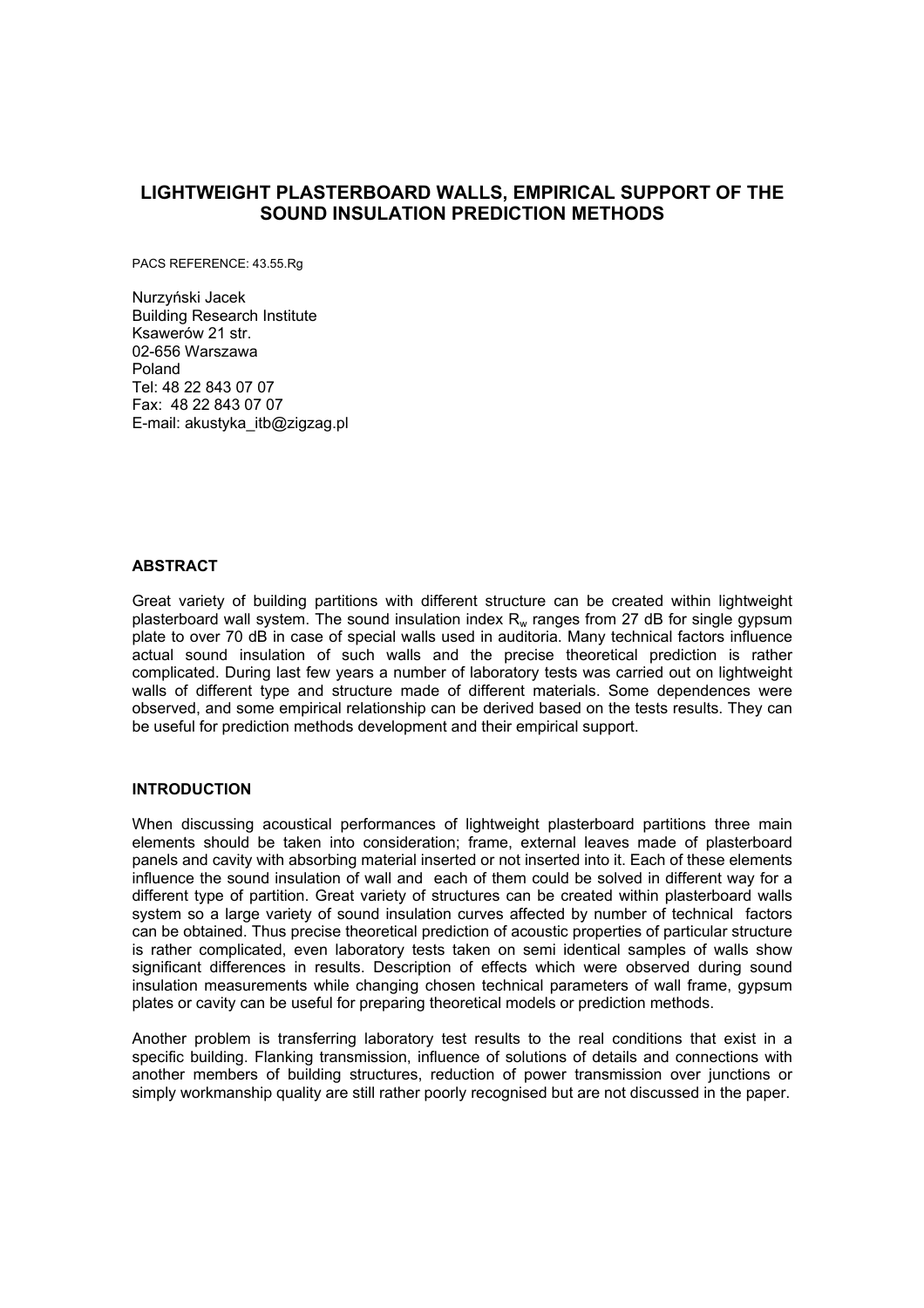#### **FRAME**

Type and structure of frame is of crucial importance for sound insulation of lightweight plasterboard walls. In the case of single partitions members of frame i.e. studs and horizontal metal channels connect leaves of gypsum plates screwed on both sides of it. Such a joint form direct path of sound transmission trough the wall. The effect can be observed in figure 1 where two sound insulation curves for single and double walls of near the same total thickness (150 and 155 mm), with identical absorbing material inserted into cavity (100 mm glass wool) and the same gypsum plates (2x12,5 mm screwed on each side) are compared. For double wall single number values R<sub>w</sub> (R<sub>A1</sub>; R<sub>A2</sub>) are higher respectively by 6 (6; 3) dB. Another six couples of similar walls were analysed, the differences were on average 5 (6; 4) dB. However such an advantageous effect of double structure was observed only in case of walls with absorbing material used as a filler. Figure 2 shows analogical comparison for "empty" walls with no material in the cavity. The difference in sound insulation is not so evident and single number values R<sub>A1</sub> and R<sub>A2</sub> were even lower for double wall while R<sub>w</sub> was the same in both cases. It can suggest that in practice the direct path of sound transmission through studs is not dominant when "empty" walls are considered and starts to be important for walls filled with absorbing material which increase the sound insulation of plate-cavity-plate path of transmission.

Dimension of metal channels section, which determines the total thickness of partition, also influence its sound insulation. In the case of single wall with typically used 12,5 mm plates taking profile 100 mm instead of 50 mm usually causes the increase of sound insulation indices by about  $\Delta R_w (\Delta R_{A1} : \Delta R_{A2}) = 5 (5, 6)$  dB. There are mean values calculated based on results of measurements taken on six couples of walls when comparing samples with the same sound absorbing material and the same gypsum plates but different dimensions of channels (50/100 mm).



Using bigger profiles as a frame members of single wall not always results in its higher sound insulation. For some structures the effect can be even opposite; walls with frame made of 50 mm channels can obtain higher values of single number indices than thicker walls build with 100 mm sections. This is the case of walls with thick 20-25 mm gypsum plates screwed horizontally to studs which are in a distance of 1000 mm. Such walls have slightly different structure than regular single lightweight partitions. Studs span is greater than 600 mm used typically. Joints of gypsum panels run horizontally and are not supported or connected with metal channels. Figure 3 shows comparison of sound insulation curves obtained for walls with 20 mm plates fastened singly on each side of 50 and 100 mm frame with no absorbing material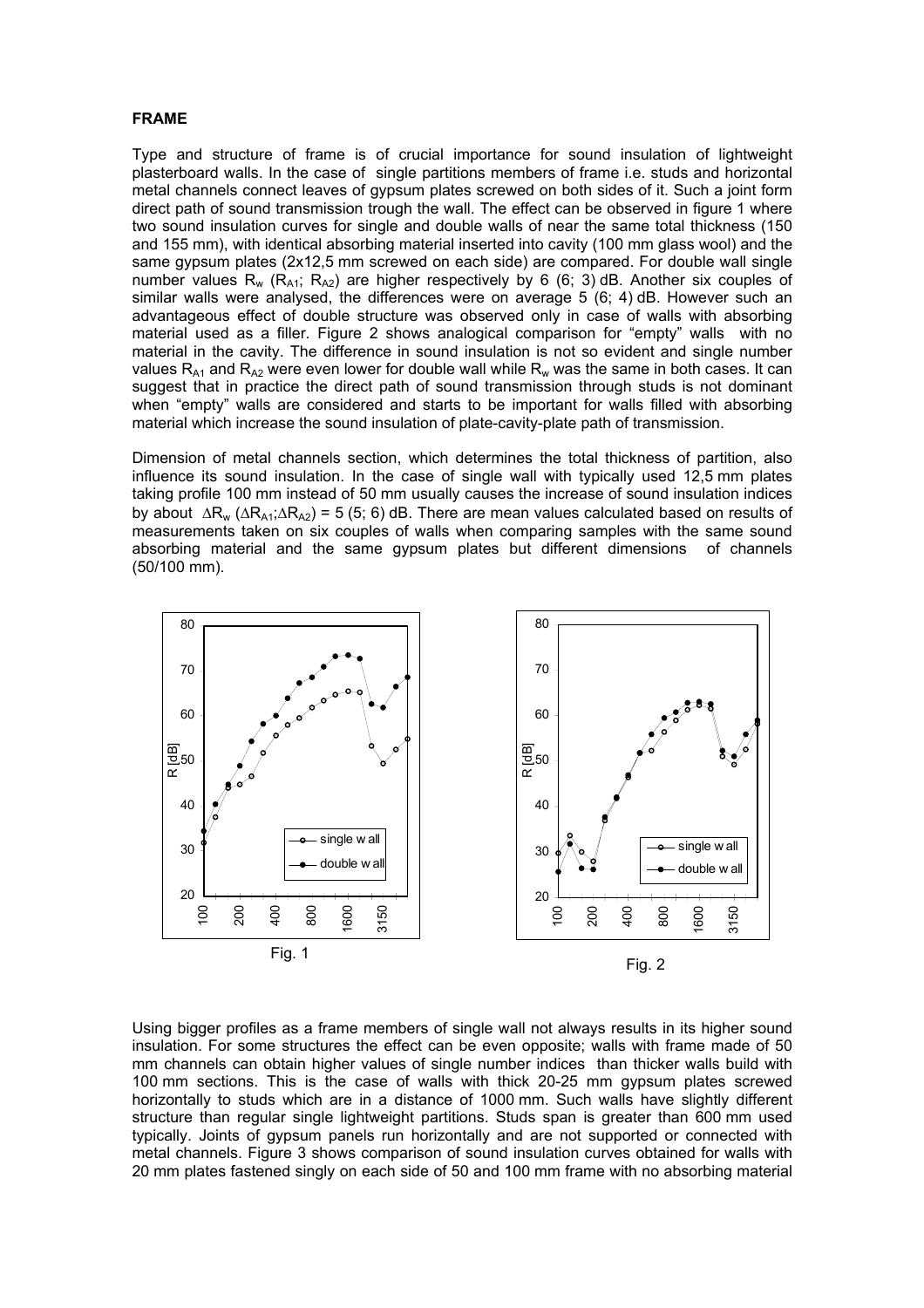

in the cavity. Figure 4 illustrates behaviour of the same walls filed with 50 mm glass wool. The tendency is similar in both cases; thinner walls shows significantly better sound insulation in the range of middle and high frequency.

Metal channels dimensions (50, 75 or 100 mm) used for frame construction influence the geometry of chambers closed by studs and gypsum boards and determine the distance between plates. But the stiffness of studs depends also on channel section. It means that the support rigidity of gypsum plates and stiffness of the whole wall structure change according to profiles used. Thus from the acoustic point of view the dimension of channels gives combined effect on structure of a wall and in different way influences its sound insulation. The effect of stud stiffness alone was observed while testing walls with regular studs made of C channels and then the same structure supported by studs made of two coupled C channels designated for additional load.



Fig. 5

Different distance between studs can be used for walls designated for different purpose. Usually the distance is 600 mm, but in practice can be also 300 or 400 mm as a fraction of total width of typical gypsum board (1200 mm). Reduction of studs span is used to increase resistance of wall structure while additional load is expected, or to obtain more rigid surface of wall required for further finishing. Smaller distance between studs usually results in lower sound insulation, particularly in case of walls with thick gypsum boards [3]. Exemplary sound insulation curves obtained for single walls build of 100 mm channels with 50 mm of glass wool inside and studs distance respectively 300, 400, and 600 mm is shown in figure 5. The distance between studs determine the stiffness of wall structure but also the number of linear junctions between both gypsum leaves, the geometry of caves and dimensions of sub plates so the effect observed is combined.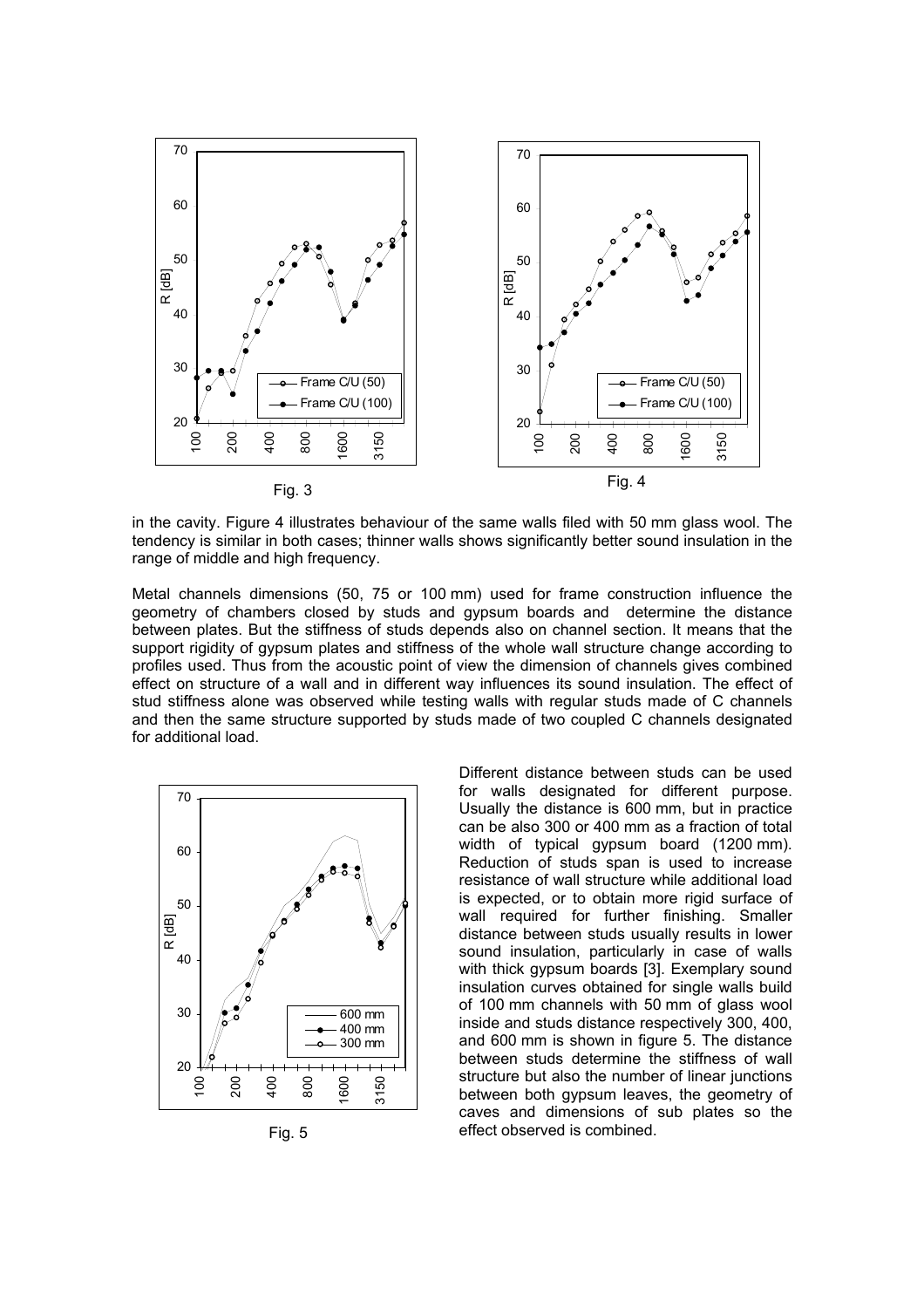Another factor that influence the sound insulation of lightweight plasterboard wall is the connection of metal channels to the surrounding partitions. This path of transmission is of rising importance in case of double wall where both leaves of gypsum plates are connected to each other only on perimeter by surrounding structures [1]. In prediction models such influence should be taken into consideration as the flanking path of transmission depending on specific structure of building.

#### **GYPSUM PLATES**

Different kind of plasterboard can be used as the external leaves of a frame wall. Common gypsum panels, fire resistant or bathroom plates are taken for different purpose depending on requirements and conditions existing in particular building. From an acoustic point of view "common" and "fire" plates should be distinguished. Gypsum material used for "fire" palates is reinforced with glass fibres and is of greater density (850 – 950kg/m<sup>3</sup>) than in case of "common" plates. It results in higher surface mass while comparing plates of the same thickness. Walls made with "fire" panels usually reveal better sound insulation in the middle frequency bands and usually have the coincidence frequency moved one third octave towards low frequency. Fifteen couples of walls constructed with the same elements but plates of different types were investigated. Among them were partitions of single or double structure but in nearly each case walls with "fire" plates showed better acoustic performance. Values of  $R_w$  and  $R_{A1}$  indices were higher by  $(1 – 3)$ dB. The differences in R<sub>A2</sub> values in three cases out of fifteen analysed were out of above limits. On average  $R_{A2}$  was by 2 dB higher for walls with "fire" plates.



Next factor that affects the sound insulation of gypsum panels themselves and then the acoustic properties of the whole wall is board thickness. In practice for different structures plates of 6 to 25 mm thickness can be used. They are fastened in one, two or three layers on each side of frame, or different number of plates can be put on each side. Thickness of plate determine its mass per unit are and the position of coincidence frequency. However the number of plates screwed to the frame do not influence coincidence frequency location. It means that plasterboard layers act as a separate plates even if there is two or three of them fastened together on one side of frame. Coincidence frequency lays between 1250-1600 Hz for 25 mm boards and 5000 Hz in case of 6 mm plates. (In the same range coincidence frequency of glass panes with thickness typically used in glazing can be found, some more analogy can be observed between behaviour of glazing units and lightweight plasterboard walls). Figure 6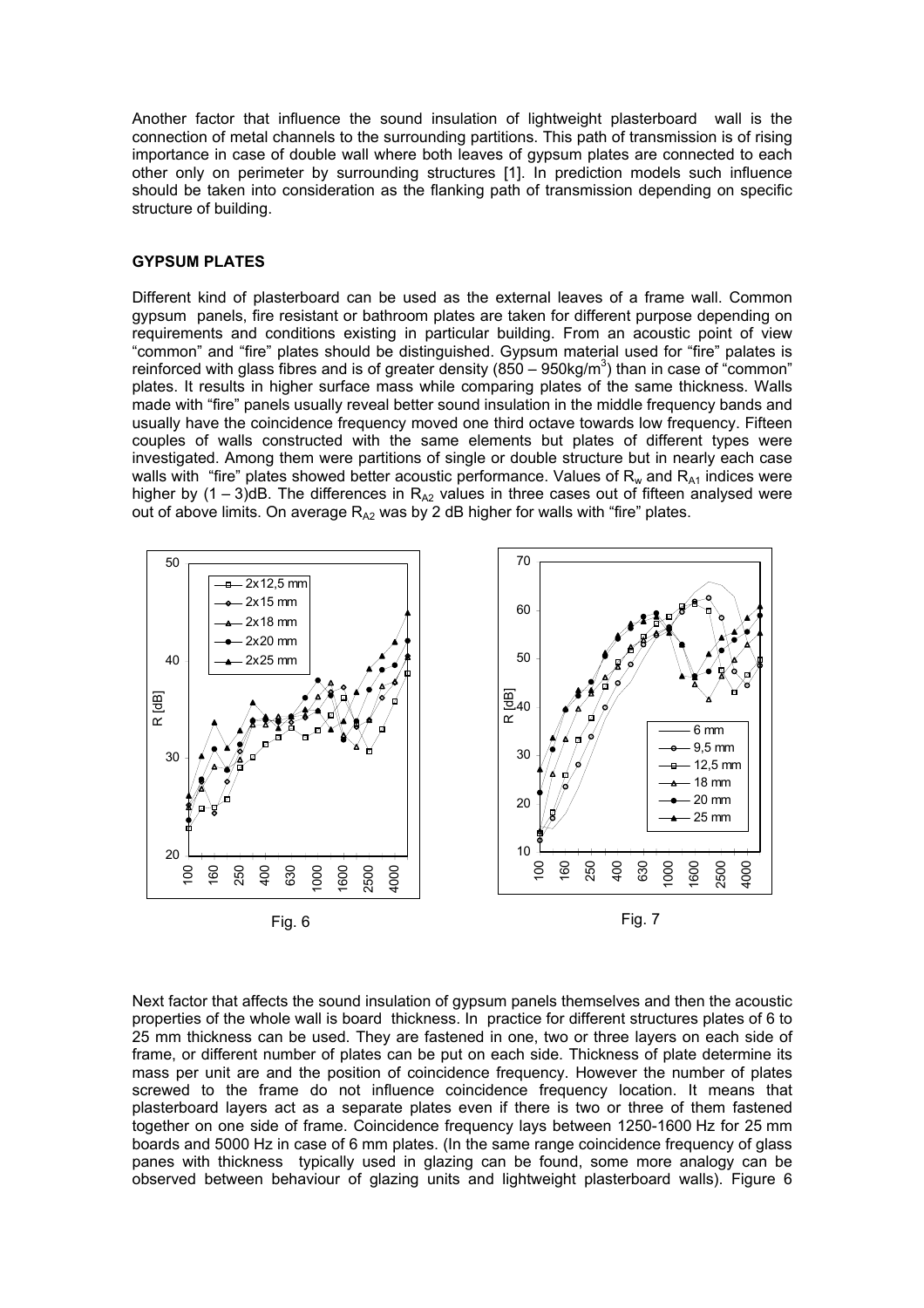presents the results of measurements that illustrate displacement of coincidence frequency according to change of plate thickness. In each case two plates were assembled to only one side of frame. Resonance of single plate is reflected in sound insulation characteristics of wall. In figure 7 sound insulation curves for single walls with frame made of 50 mm channels are collected. Single gypsum plates of different thickness  $(6 - 25)$  mm were used on both sides of a frame. The drop of sound insulation in the coincidence frequency region affected the  $R_w$  value particularly in case of walls with thick plasterboard panels. For such a partition the location of  $f_c$ causes that in the range of 1250-2500 Hz essential part of sound insulation characteristics is beneath the reference curve and it greatly influences  $R_w$  value.

Also plasterboard plates support conditions affects acoustic performance of partition. For example in case of single walls the increase of distance between screws that fasten plates to the frame cause the increase of sound insulation in the range of medium and high frequency. There are probably two main reasons causing such behaviour; different ratio of energy transmitted via studs connecting both leafs of plaster in each case and different rigidity of edges of plasterboard plates. Other result of enlarged distance between screws was observed in case of double walls. The increase of screw span resulted in reduction of sound insulation in low frequency area. For double walls metal studs are separated and do not connect the panels fixed on both sides of the frame. Hence the screw distance does not influence this path of transmission (via studs). Reduced screw span restricted modal behaviour across the surface of panels in low frequency bands and resulted in increasing sound insulation in this range [3].

### **CAVITY**

Gypsum plates enclose space inside the wall and form chambers filled with air or some kind of absorbing material. Such configuration reveals mass-spring-mass resonance in low frequency range. Figure 8 show the comparison of sound insulation curves obtained for two partitions. The first one consist of two 12,5 mm gypsum plates screwed on only one side of frame made of 50 mm channels. The second is a typical single wall with singular 12,5 mm gypsum plates on both sides of 50 mm frame. No absorbing material was used in each case. In the low frequency area simple leaf of two 12,5 mm gypsum panels have better sound insulation than single wall in which these two panels are separated by 50 mm space of air. The same tendency can be observed in each case of partition with 6-18 mm plates regardless of presence or absence of absorbing material in the cavity. It is the effect of resonance frequency which occurred between 63 and 100 Hz depending of wall structure. (Similar effect can be observed while comparing the







Fig. 9